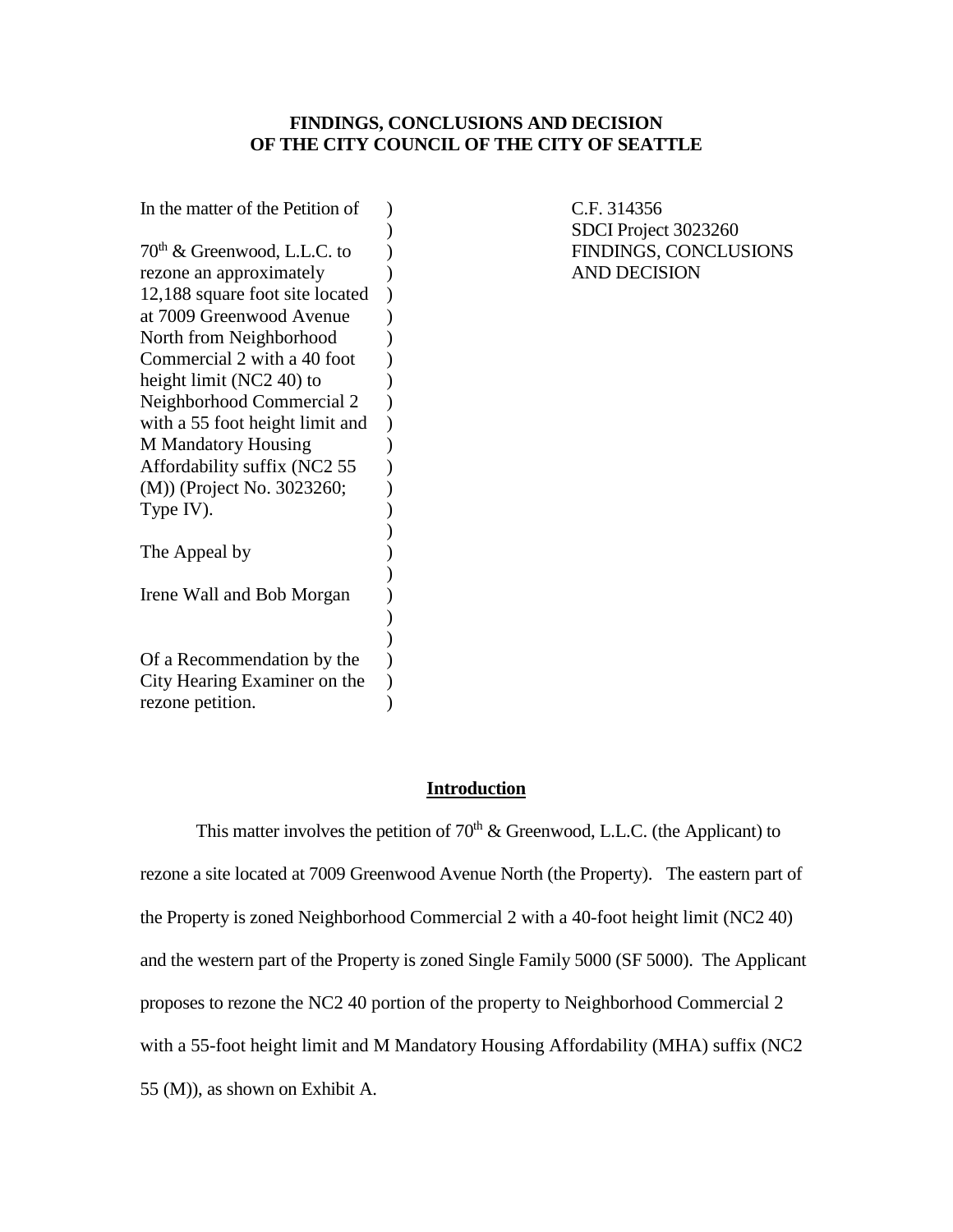Findings, Conclusions and Decision.doc C.F. 314356 Page 2 v.1

The Applicant proposes to develop the Property with a 35-unit apartment building with approximately 6,000 square feet of retail space surrounding an interior courtyard. The building would have below-grade parking for 26 vehicles. The proposed building would be approximately five stories tall with a deck, solar array, and greenhouse located on the roof. An existing single-family house and detached structure, which are located on the SF-5000 zoned portion of the Property are proposed to remain.

On April 9, 2018, the Director of the Seattle Department of Construction and Inspections (SDCI) recommended approval of the proposed rezone subject to conditions. SDCI also issued a State Environmental Policy Act (SEPA) decision and design review decision.

The Hearing Examiner held an open record hearing on the rezone recommendation on April 30, 2018. On June 5, 2018, the Hearing Examiner recommended that the Council conditionally approve the rezone petition. On June 19, 2018, Irene Wall and Bob Morgan appealed the Hearing Examiner's recommendation to the Council. In meetings on July 18 and August 1, 2018, the Planning, Land Use and Zoning Committee heard oral argument on the appeal and made a recommendation to the Council.

#### **Findings of Fact**

The Council hereby adopts the Hearing Examiner's Findings of Fact as stated in the Findings and Recommendation of the Hearing Examiner dated June 5, 2018, and the following additional findings of fact:

1. The Council applies a substantial evidence standard of review when reviewing the Hearing Examiner's recommendation. Seattle Municipal Code (SMC) 23.76.056.A.

2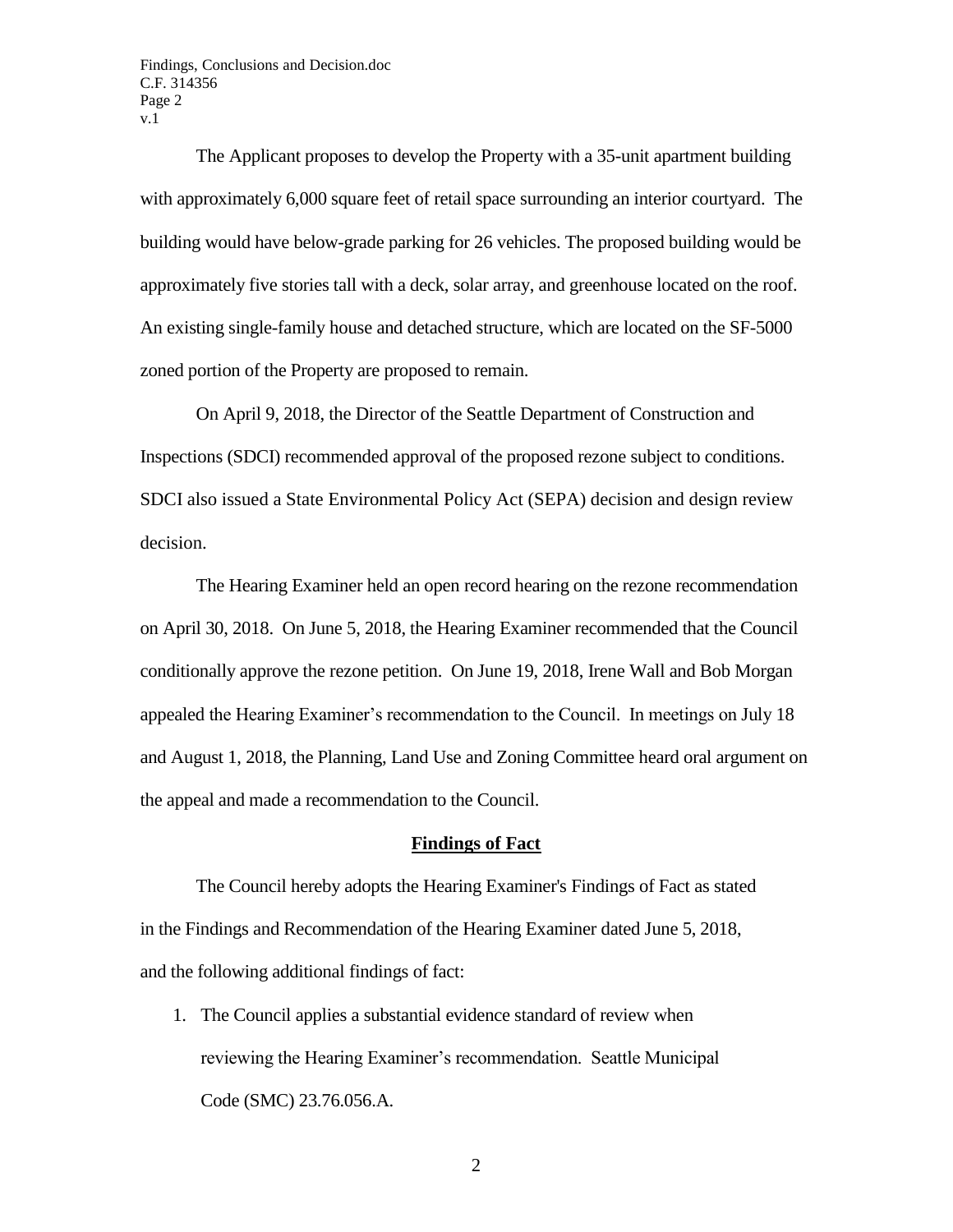2. The Appellant bears the burden of proof in demonstrating that the Hearing Examiner erred in his recommendation. SMC 23.76.056.A.

## **Conclusions**

The Council hereby adopts the Hearing Examiner's Conclusions as stated in the Findings and Recommendation of the Hearing Examiner dated June 5, 2018.

# **Decision**

The Hearing Examiner's recommendation to conditionally approve the rezone is *affirmed and the rezone is granted* contingent on execution by the owner of the Property of a Property Use and Development Agreement (PUDA) containing those rezone conditions set out below.

In addition to the SEPA and design review conditions from the Hearing Examiner's recommendation, which are incorporated herein by reference, the rezone is subject to the following conditions:

# **Rezone Conditions**

- 1. Future development of the Property, including the single-family-zoned portion, is restricted to a project that complies with Master Use Permit (MUP) No. 3023260, once the Seattle Department of Construction and Inspections (SDCI) issues that MUP. Prior to issuing the MUP, SDCI must confirm that the drawings substantially comply with the conditions established during the design review process, including the structure design and location on the site, structure height, building materials, landscaping, street improvements, parking design, signage and site lighting.
- 2. The provisions of Seattle Municipal Code Chapters 23.58B and 23.58C shall apply to the rezoned portion of Property. For purposes of application of those Chapters, future development of the rezoned portion of the Property shall be subject to the following performance or payment requirements: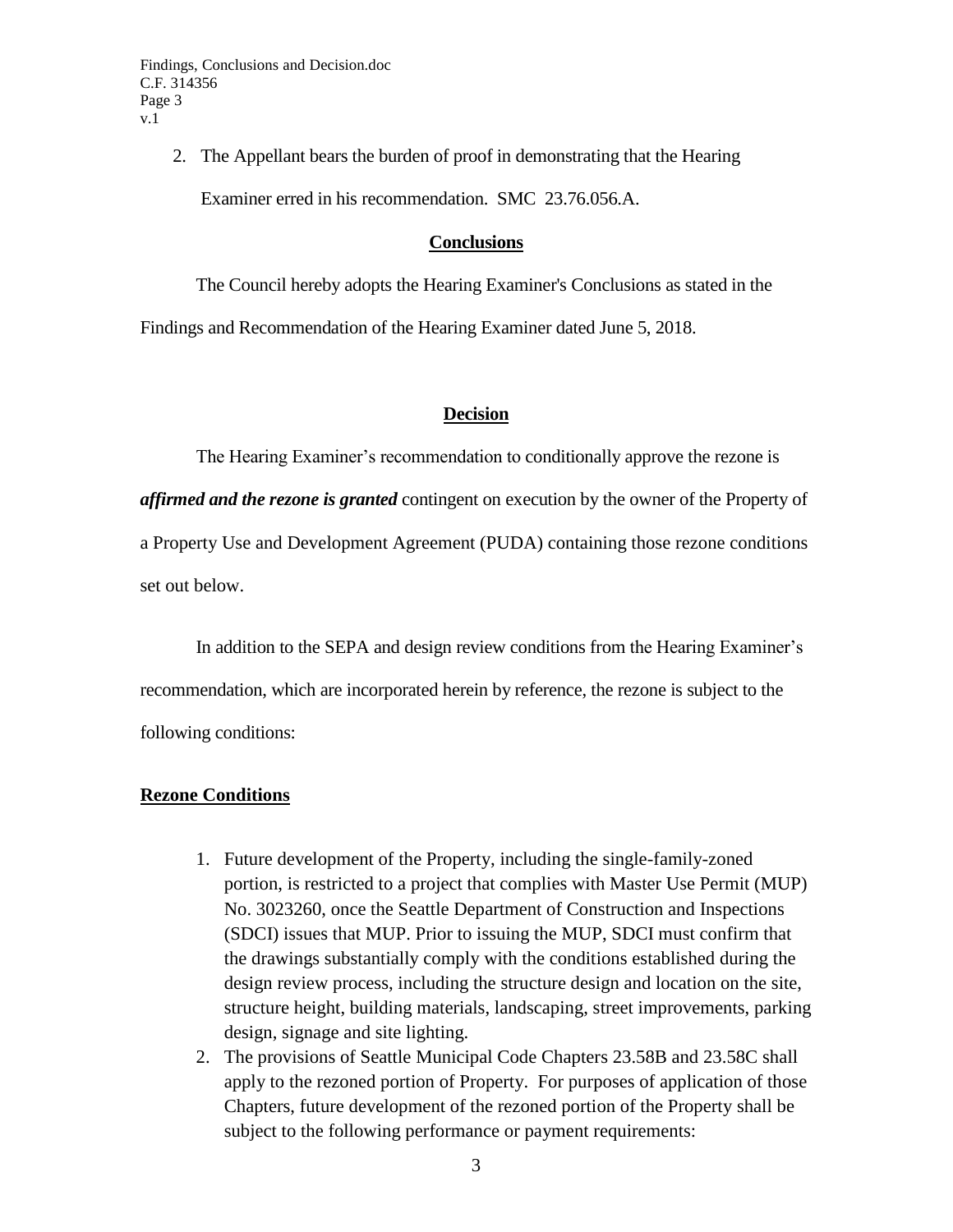Findings, Conclusions and Decision.doc C.F. 314356 Page 4 v.1

- For Chapter 23.58B, 5% per square foot for the performance option or \$7.00 per square foot for the payment option; and
- For Chapter 23.58C, 6% of units for the performance option or \$13.25 per square foot for the payment option.

Dated this \_\_\_\_\_\_\_\_\_\_ day of \_\_\_\_\_\_\_\_\_\_\_\_\_\_\_\_\_\_\_\_\_\_\_\_\_, 2018.

City Council President

\_\_\_\_\_\_\_\_\_\_\_\_\_\_\_\_\_\_\_\_\_\_\_\_\_\_\_\_\_\_\_